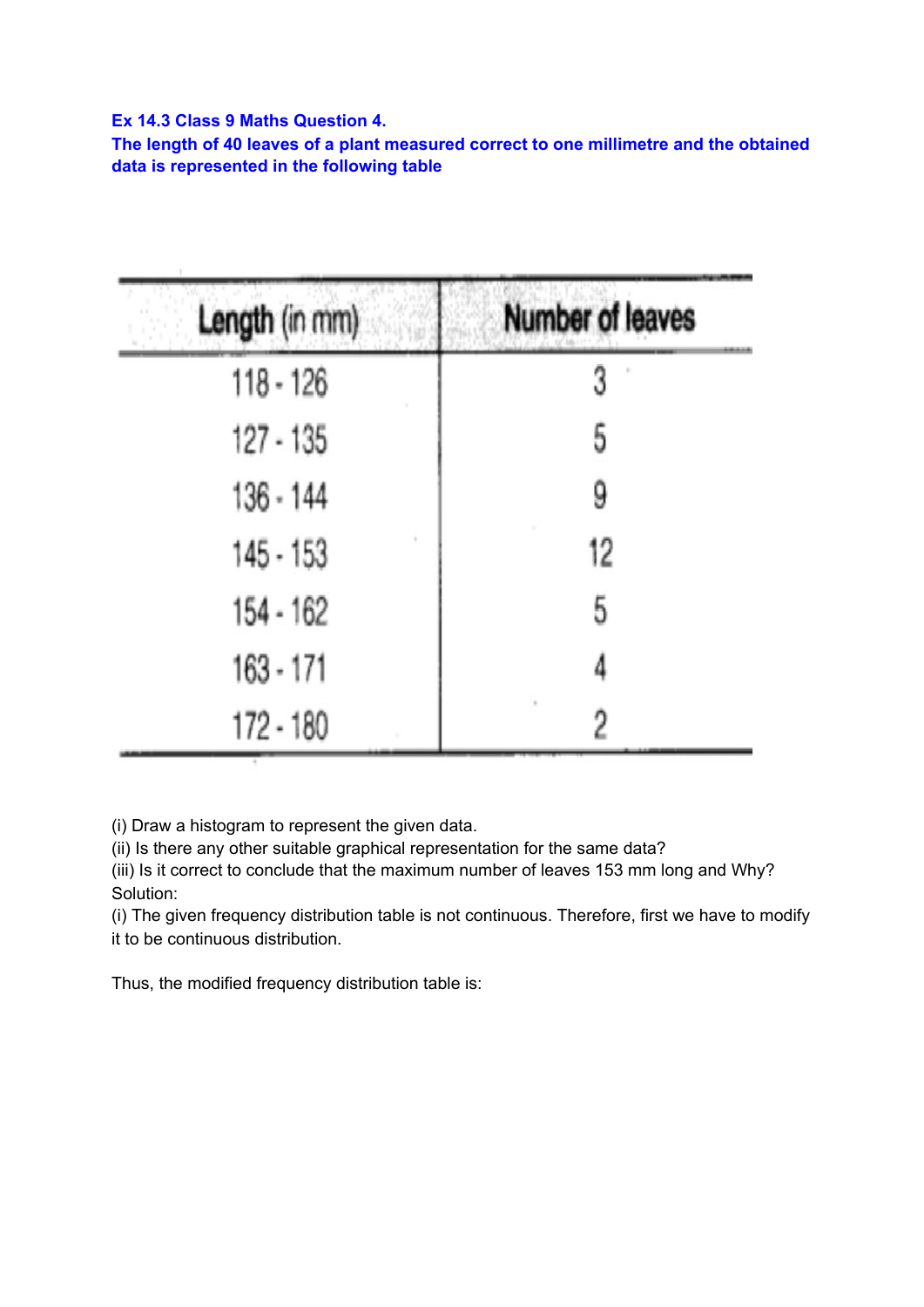| Length (in mm)  | Number of leaves |
|-----------------|------------------|
| $117.5 - 126.5$ | 3                |
| $126.5 - 135.5$ | 5                |
| 135.5 - 144.5   | 9                |
| 144.5 - 153.5   | 12               |
| 153.5 - 162.5   | 5                |
| 162.5 - 171.5   | 4                |
| 171.5 - 180.5   |                  |

Now, the required histogram of the frequency distribution is shown below :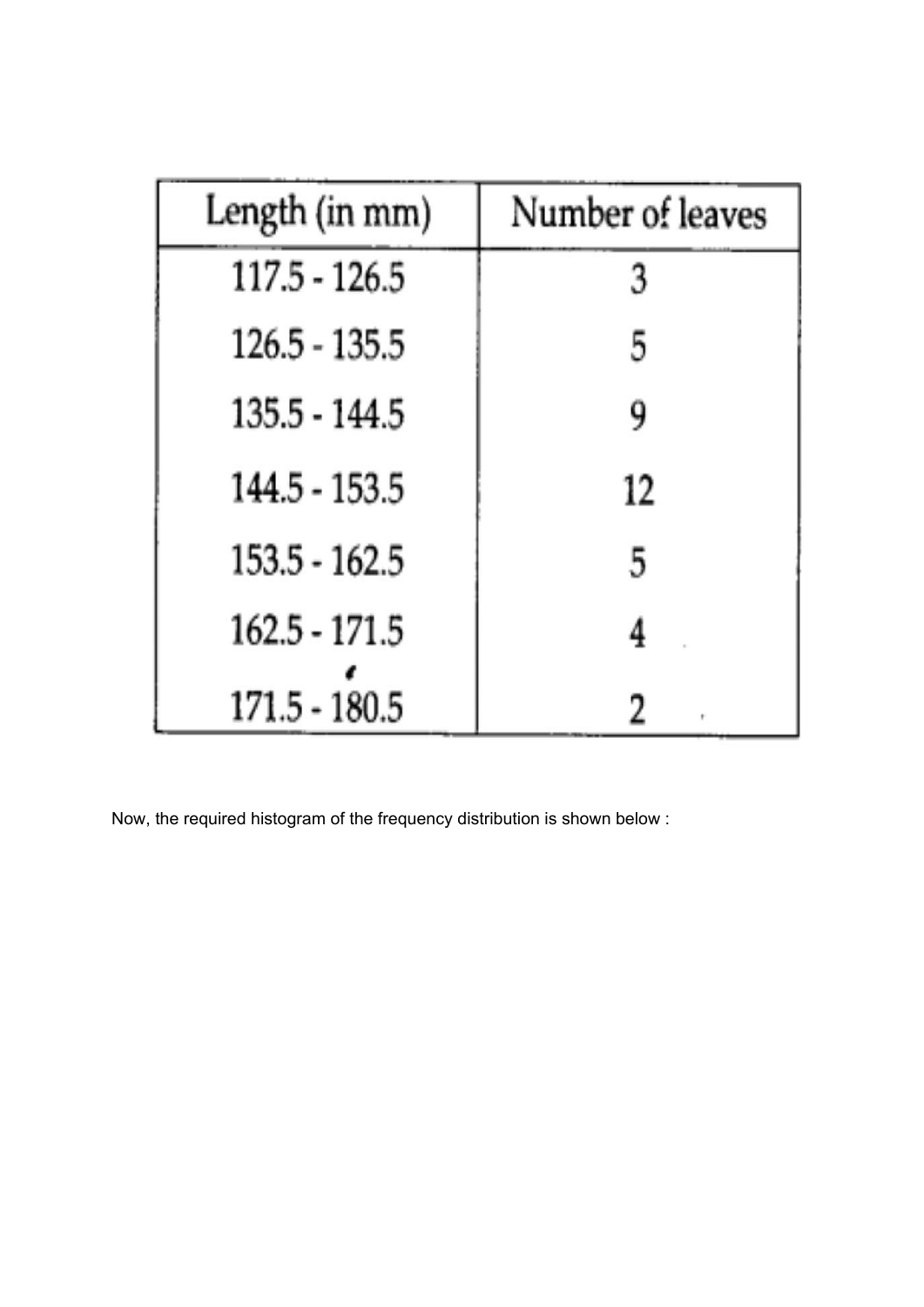

(ii) Yes, other suitable graphical representation is a 'frequency polygon'. (iii) No, it is not a correct statement. The maximum number of leaves lie in the class interval  $145 - 153$ 

**Question 5. The following table gives the lifetimes of 400 neon lamps**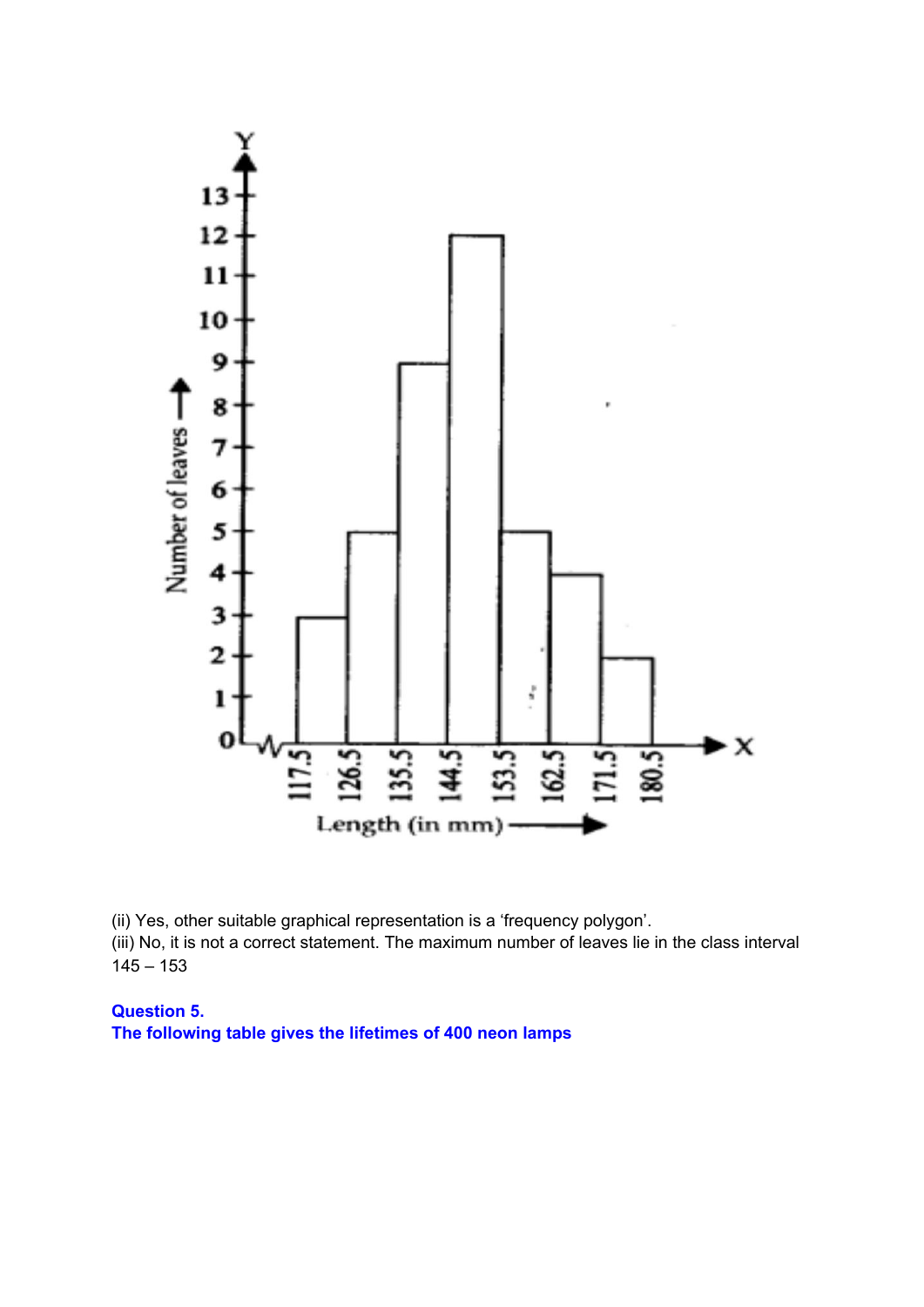| Life time (in hours) | Number of lamps |
|----------------------|-----------------|
| $300 - 400$          | 14.             |
| $400 - 500$          | 56              |
| $500 - 600$          | 60              |
| $600 - 700$          | 86              |
| 700 - 800            | 74              |
| 800 - 900            | 62              |
| 900 - 1000           | 48              |

(i) Represent the given information with the help of a histogram.

(ii) How many lamps have a lifetime of more 700 h?

Solution:

(i) The required histogram is shown below